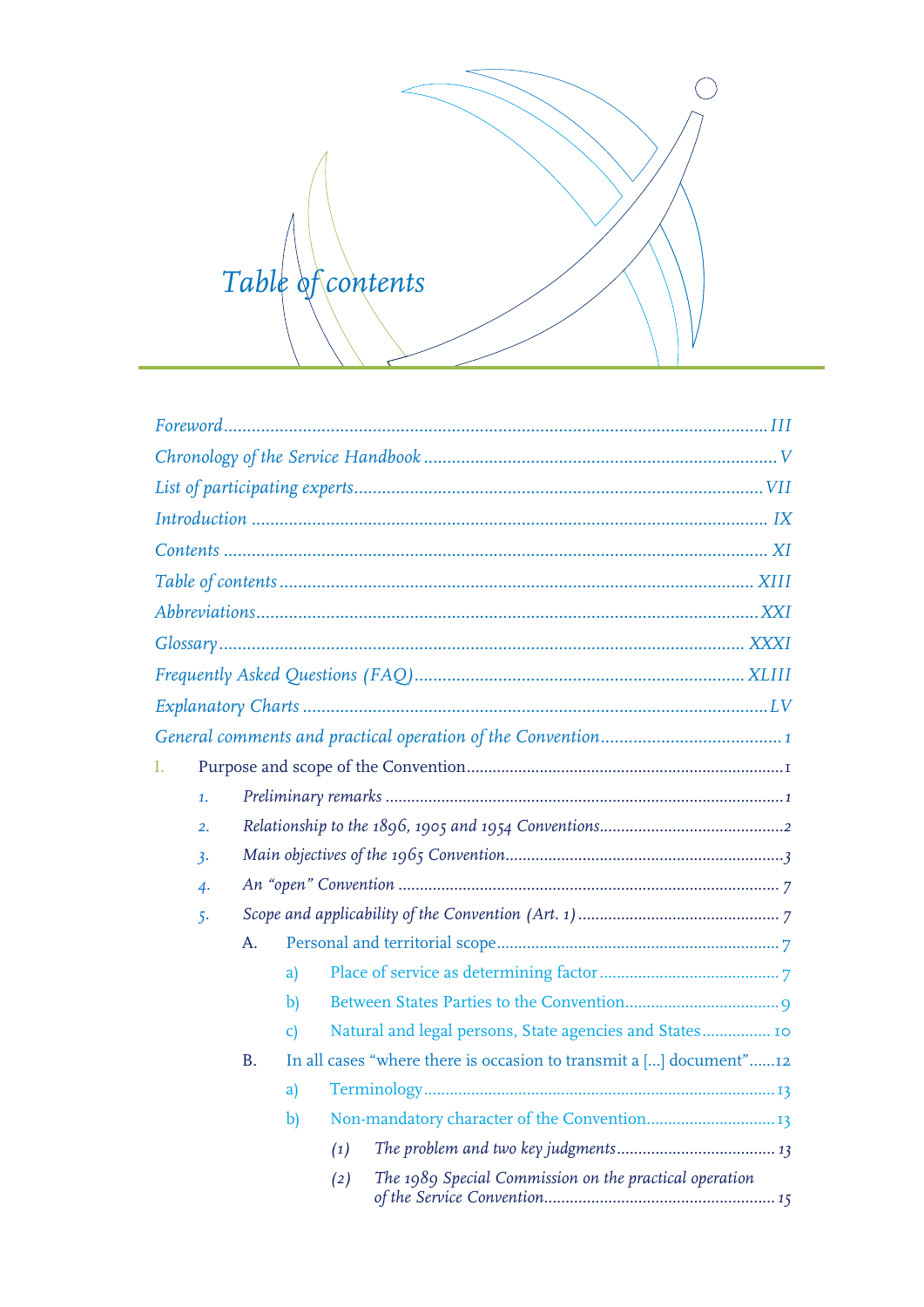|    |    |                |                        | (3) | Historical account of the negotiations of the Convention  15        |  |  |  |  |  |
|----|----|----------------|------------------------|-----|---------------------------------------------------------------------|--|--|--|--|--|
|    |    |                |                        | (4) |                                                                     |  |  |  |  |  |
|    |    |                |                        | (5) | The concept of "due process" $-$ validity of a service clause       |  |  |  |  |  |
|    |    |                | C)                     |     |                                                                     |  |  |  |  |  |
|    |    | $\mathsf{C}$ . |                        |     |                                                                     |  |  |  |  |  |
|    |    | D.             |                        |     |                                                                     |  |  |  |  |  |
|    |    |                | a)                     |     |                                                                     |  |  |  |  |  |
|    |    |                | b)                     |     |                                                                     |  |  |  |  |  |
|    |    |                | $\mathsf{C}\mathsf{)}$ |     |                                                                     |  |  |  |  |  |
|    |    |                | d)                     |     |                                                                     |  |  |  |  |  |
|    |    |                | e)                     |     |                                                                     |  |  |  |  |  |
|    |    |                | $\mathbf{f}$           |     |                                                                     |  |  |  |  |  |
|    |    |                | g)                     |     |                                                                     |  |  |  |  |  |
|    |    | E.             |                        |     |                                                                     |  |  |  |  |  |
|    |    |                | a)                     |     |                                                                     |  |  |  |  |  |
|    |    |                | b)                     |     |                                                                     |  |  |  |  |  |
|    |    | F.             |                        |     |                                                                     |  |  |  |  |  |
|    |    |                | a)                     |     |                                                                     |  |  |  |  |  |
|    |    |                | $\mathbf{b}$           |     |                                                                     |  |  |  |  |  |
|    |    |                | $\mathsf{C}\mathsf{)}$ |     | Does Article 1(2) include the electronic address (e-mail) of the    |  |  |  |  |  |
|    |    | G <sub>r</sub> |                        |     | The Service Convention and collective redress ("class actions")  36 |  |  |  |  |  |
|    | 6. |                |                        |     |                                                                     |  |  |  |  |  |
|    |    | A.             |                        |     |                                                                     |  |  |  |  |  |
|    |    | <b>B.</b>      |                        |     |                                                                     |  |  |  |  |  |
|    |    | C.             |                        |     |                                                                     |  |  |  |  |  |
|    |    | D.             |                        |     |                                                                     |  |  |  |  |  |
| Н. |    |                |                        |     |                                                                     |  |  |  |  |  |
|    | 1. |                |                        |     |                                                                     |  |  |  |  |  |
|    |    | A.             |                        |     |                                                                     |  |  |  |  |  |
|    |    |                | a)                     |     |                                                                     |  |  |  |  |  |
|    |    |                | $\mathbf{b}$           |     |                                                                     |  |  |  |  |  |
|    |    |                | C)                     |     | Several Central Authorities in federal States (Art. 18(3)) 42       |  |  |  |  |  |
|    |    | <b>B.</b>      |                        |     |                                                                     |  |  |  |  |  |
|    |    |                | a)                     |     |                                                                     |  |  |  |  |  |
|    |    |                |                        | (1) |                                                                     |  |  |  |  |  |
|    |    |                |                        | (2) |                                                                     |  |  |  |  |  |
|    |    |                |                        |     |                                                                     |  |  |  |  |  |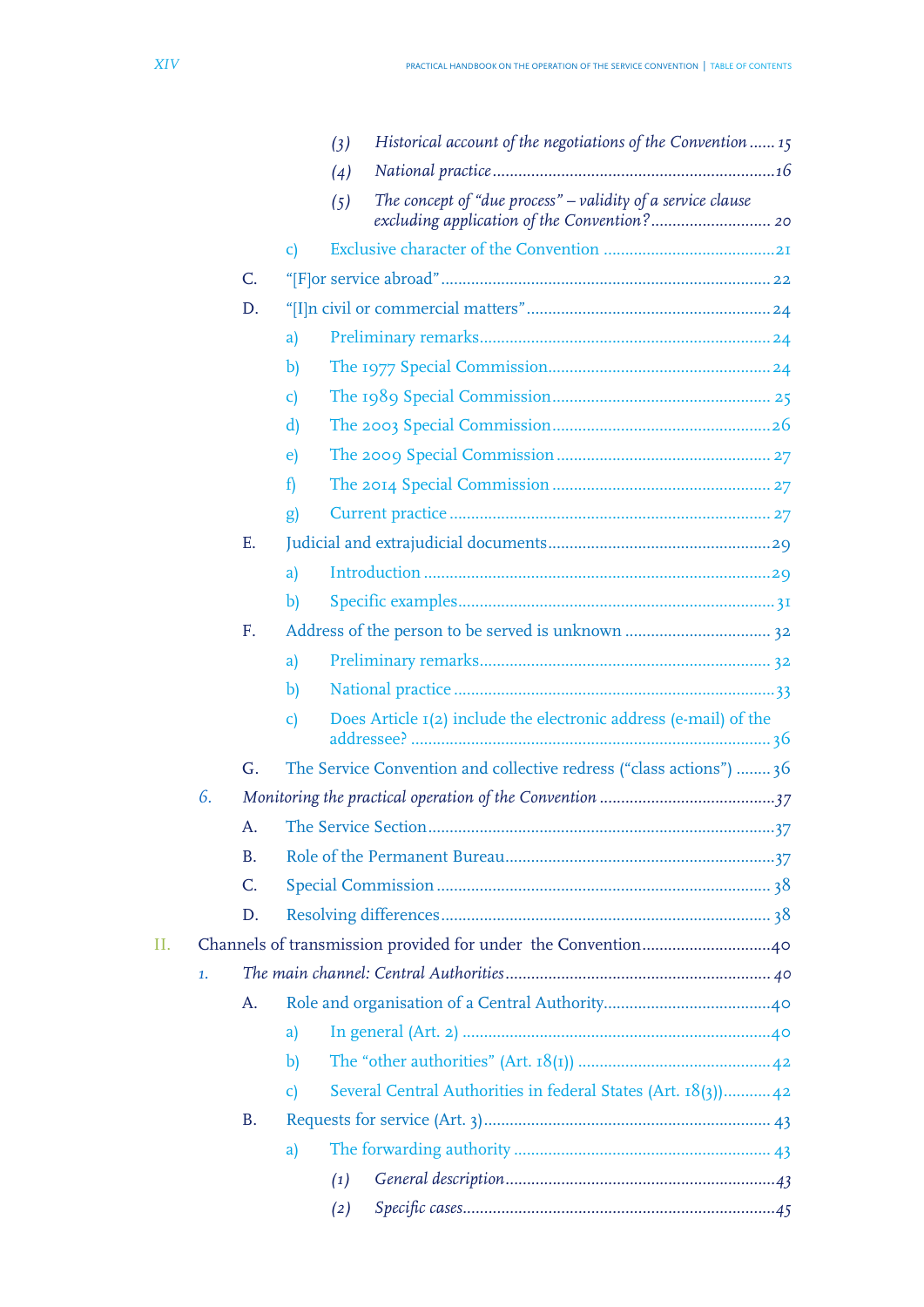|    |    | $\mathbf{b}$           |                   | Transmission of the Request to the foreign Central                                                                                      |  |
|----|----|------------------------|-------------------|-----------------------------------------------------------------------------------------------------------------------------------------|--|
|    |    | $\mathbf{C}$           |                   |                                                                                                                                         |  |
|    |    |                        | (1)               |                                                                                                                                         |  |
|    |    |                        | (2)               |                                                                                                                                         |  |
|    |    |                        | (3)               |                                                                                                                                         |  |
|    |    |                        | (4)               |                                                                                                                                         |  |
|    |    |                        | (5)               |                                                                                                                                         |  |
|    | C. |                        |                   | Request for service not subject to legalisation or other equivalent<br>formality - no need to send "original" documents to be served 52 |  |
|    | D. |                        |                   | No power for the Central Authority of the requested State                                                                               |  |
|    | Е. |                        |                   |                                                                                                                                         |  |
|    |    | a)                     |                   |                                                                                                                                         |  |
|    |    |                        | (1)               |                                                                                                                                         |  |
|    |    |                        | (2)               |                                                                                                                                         |  |
|    |    |                        | (3)               |                                                                                                                                         |  |
|    |    | $\mathbf{b}$           |                   |                                                                                                                                         |  |
|    |    |                        | $\left( 1\right)$ |                                                                                                                                         |  |
|    |    |                        | (2)               |                                                                                                                                         |  |
|    |    |                        | (3)               |                                                                                                                                         |  |
|    |    | $\mathsf{c})$          |                   |                                                                                                                                         |  |
|    |    | d)                     |                   | Time of execution and the principle of speedy procedures  63                                                                            |  |
|    |    | e)                     |                   |                                                                                                                                         |  |
|    |    | $\mathbf{f}$           |                   | The system of double-dates for the Service Convention? 67                                                                               |  |
|    | F. |                        |                   |                                                                                                                                         |  |
|    |    | a)                     |                   |                                                                                                                                         |  |
|    |    | b)                     |                   |                                                                                                                                         |  |
|    |    | $\mathsf{C}\mathsf{)}$ |                   |                                                                                                                                         |  |
|    | G. |                        |                   |                                                                                                                                         |  |
|    |    | a)                     |                   |                                                                                                                                         |  |
|    |    | b)                     |                   |                                                                                                                                         |  |
|    |    |                        | (1)               |                                                                                                                                         |  |
|    |    |                        | (2)               |                                                                                                                                         |  |
|    |    | $\mathsf{C}\mathsf{)}$ |                   |                                                                                                                                         |  |
| 2. |    |                        |                   |                                                                                                                                         |  |
|    | A. |                        |                   |                                                                                                                                         |  |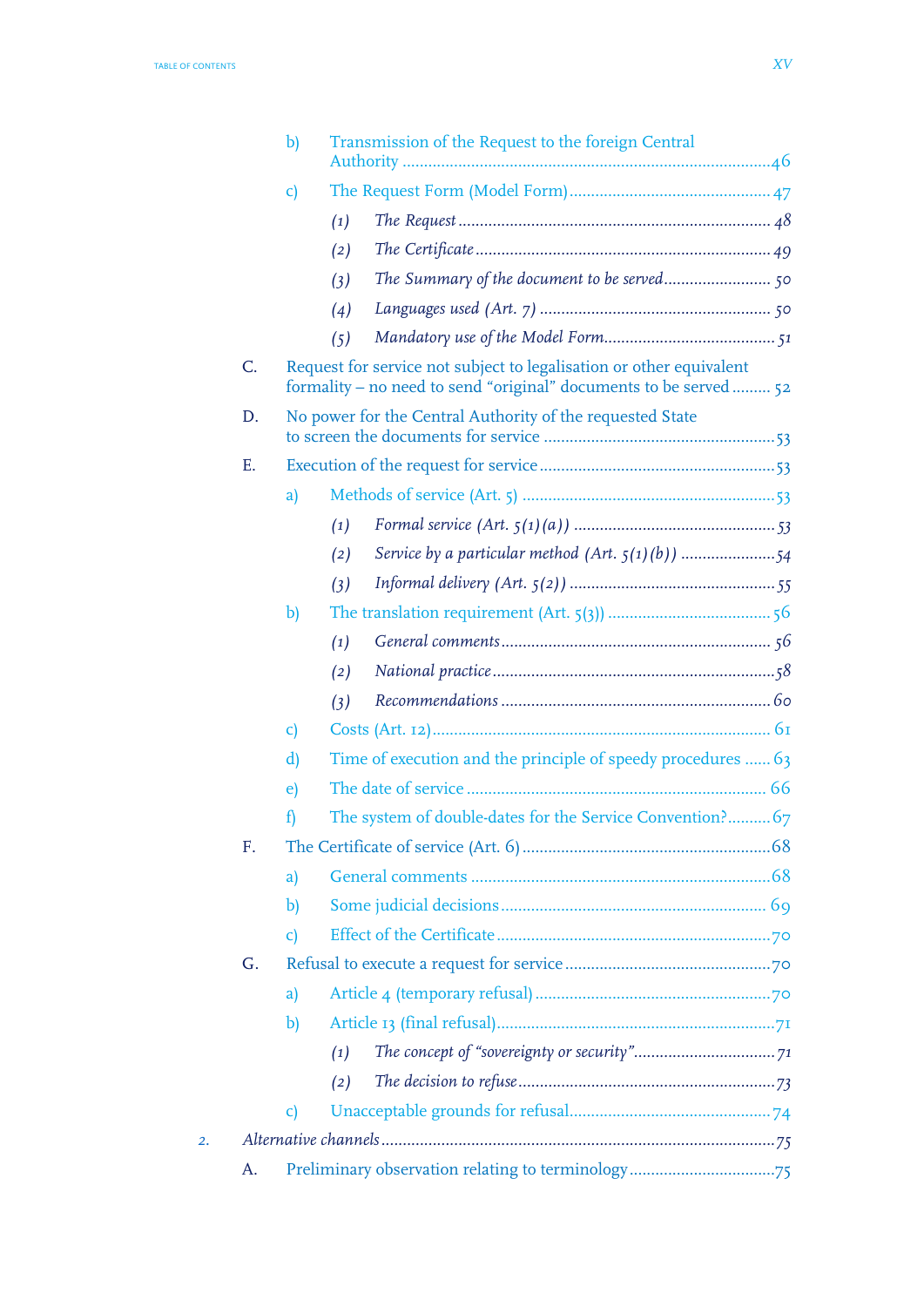| В. |                        |     |                                                                                                                     |  |  |  |  |  |  |
|----|------------------------|-----|---------------------------------------------------------------------------------------------------------------------|--|--|--|--|--|--|
|    | a)                     |     |                                                                                                                     |  |  |  |  |  |  |
|    |                        | (1) |                                                                                                                     |  |  |  |  |  |  |
|    |                        | (2) |                                                                                                                     |  |  |  |  |  |  |
|    | $\mathbf{b}$           |     | Direct diplomatic and direct consular channels (Art. 8)  77                                                         |  |  |  |  |  |  |
|    | $\mathsf{c})$          |     |                                                                                                                     |  |  |  |  |  |  |
|    | $\mathbf{d}$           |     | Indirect diplomatic channels (the "exceptional                                                                      |  |  |  |  |  |  |
| C. |                        |     |                                                                                                                     |  |  |  |  |  |  |
|    | a)                     |     |                                                                                                                     |  |  |  |  |  |  |
|    | $\mathbf{b}$           |     |                                                                                                                     |  |  |  |  |  |  |
|    |                        | (1) |                                                                                                                     |  |  |  |  |  |  |
|    |                        | (2) |                                                                                                                     |  |  |  |  |  |  |
|    |                        | (3) |                                                                                                                     |  |  |  |  |  |  |
|    |                        | (4) | Effect of reciprocity in the event of objection? 84                                                                 |  |  |  |  |  |  |
|    | $\mathsf{C}\mathsf{)}$ |     |                                                                                                                     |  |  |  |  |  |  |
|    | $\mathbf{d}$           |     | Special position of the United States: three interpretations                                                        |  |  |  |  |  |  |
|    |                        | (1) |                                                                                                                     |  |  |  |  |  |  |
|    |                        | (2) |                                                                                                                     |  |  |  |  |  |  |
|    |                        | (3) |                                                                                                                     |  |  |  |  |  |  |
|    |                        | (4) | Further evolution leading to a third category  89                                                                   |  |  |  |  |  |  |
|    |                        |     | (i)                                                                                                                 |  |  |  |  |  |  |
|    |                        |     | (ii)                                                                                                                |  |  |  |  |  |  |
|    |                        | (5) |                                                                                                                     |  |  |  |  |  |  |
|    | $\epsilon$             |     |                                                                                                                     |  |  |  |  |  |  |
| D. |                        |     | Service through judicial officers, officials or other competent                                                     |  |  |  |  |  |  |
|    | a)                     |     | Direct communication between "judicial officers,<br>officials or other competent persons" (e.g., between huissiers, |  |  |  |  |  |  |
|    |                        | (1) |                                                                                                                     |  |  |  |  |  |  |
|    |                        | (2) | Position of the United Kingdom                                                                                      |  |  |  |  |  |  |
|    | b)                     |     | Direct communication between a person interested in<br>a judicial proceeding and a judicial officer, official or    |  |  |  |  |  |  |
|    | $\mathsf{c})$          |     | Examples of valid transmissions under Article 10(b)                                                                 |  |  |  |  |  |  |
|    |                        |     |                                                                                                                     |  |  |  |  |  |  |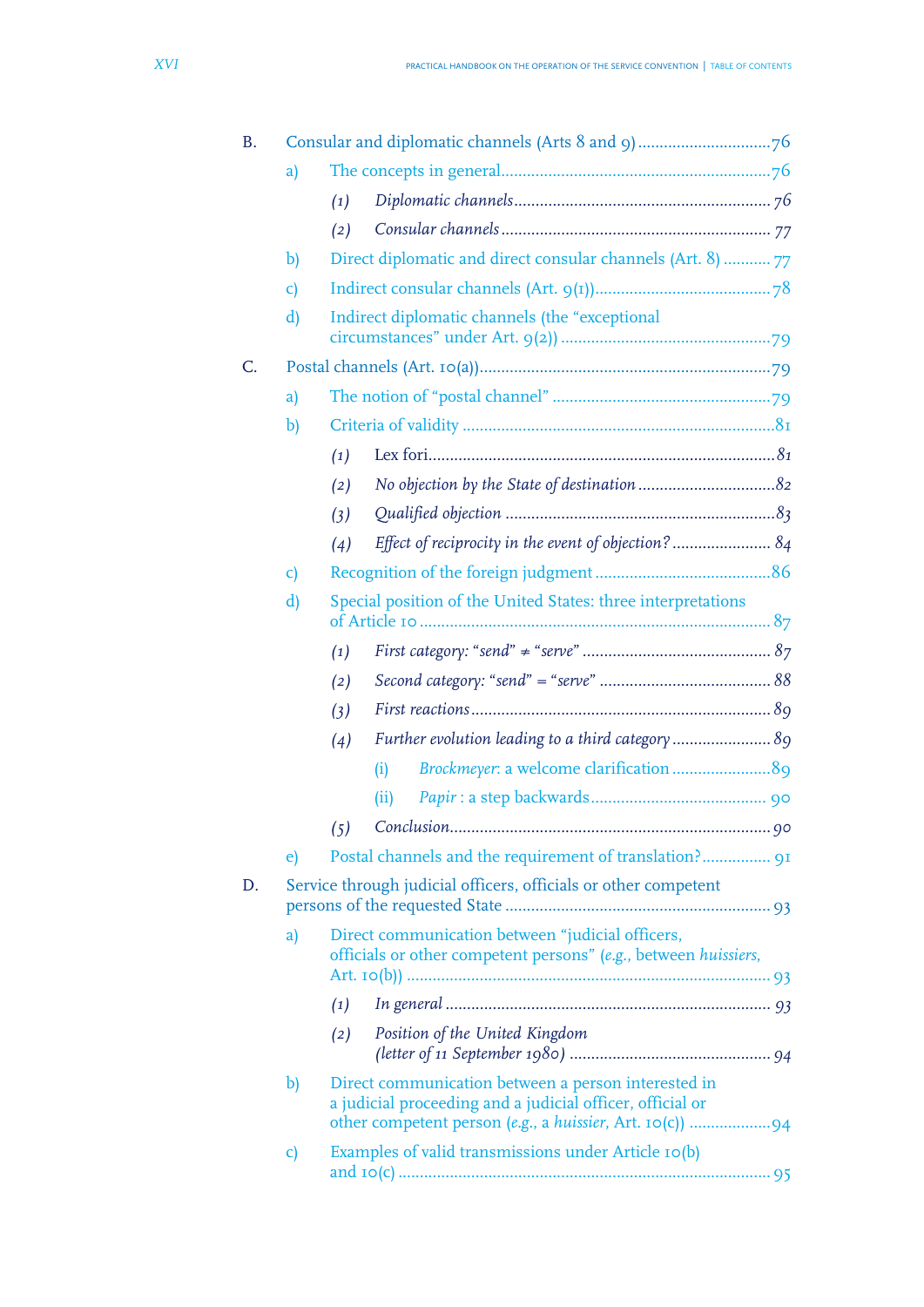|                    |                                                                 |                                                                                                                                                                                     | Examples of invalid transmissions under Article 10(b)<br>$\mathbf{d}$                                                                                                                                                                                                       |  |  |
|--------------------|-----------------------------------------------------------------|-------------------------------------------------------------------------------------------------------------------------------------------------------------------------------------|-----------------------------------------------------------------------------------------------------------------------------------------------------------------------------------------------------------------------------------------------------------------------------|--|--|
|                    | 3.                                                              |                                                                                                                                                                                     |                                                                                                                                                                                                                                                                             |  |  |
|                    |                                                                 | A.                                                                                                                                                                                  | Additional agreements among Contracting States (Art. 11)  96                                                                                                                                                                                                                |  |  |
|                    |                                                                 | <b>B.</b>                                                                                                                                                                           | Relationship with supplementary agreements to<br>the Conventions of 1905 and 1954 (Art. 24) and with                                                                                                                                                                        |  |  |
|                    |                                                                 |                                                                                                                                                                                     |                                                                                                                                                                                                                                                                             |  |  |
|                    |                                                                 | $C_{\cdot}$                                                                                                                                                                         |                                                                                                                                                                                                                                                                             |  |  |
| III.               |                                                                 |                                                                                                                                                                                     |                                                                                                                                                                                                                                                                             |  |  |
|                    | 1.                                                              |                                                                                                                                                                                     |                                                                                                                                                                                                                                                                             |  |  |
|                    |                                                                 | A.                                                                                                                                                                                  |                                                                                                                                                                                                                                                                             |  |  |
|                    |                                                                 |                                                                                                                                                                                     | a)                                                                                                                                                                                                                                                                          |  |  |
|                    |                                                                 |                                                                                                                                                                                     | $\mathbf{b}$                                                                                                                                                                                                                                                                |  |  |
|                    |                                                                 |                                                                                                                                                                                     | $\mathbf{C}$                                                                                                                                                                                                                                                                |  |  |
|                    |                                                                 | <b>B.</b>                                                                                                                                                                           | Continuation of proceedings and, in particular, delivery                                                                                                                                                                                                                    |  |  |
|                    |                                                                 | C.                                                                                                                                                                                  |                                                                                                                                                                                                                                                                             |  |  |
|                    | $\overline{2}$ .                                                |                                                                                                                                                                                     |                                                                                                                                                                                                                                                                             |  |  |
| IV.                |                                                                 |                                                                                                                                                                                     |                                                                                                                                                                                                                                                                             |  |  |
|                    | 1.                                                              |                                                                                                                                                                                     |                                                                                                                                                                                                                                                                             |  |  |
|                    |                                                                 | A.                                                                                                                                                                                  |                                                                                                                                                                                                                                                                             |  |  |
|                    |                                                                 | <b>B.</b>                                                                                                                                                                           |                                                                                                                                                                                                                                                                             |  |  |
|                    | 2.                                                              |                                                                                                                                                                                     | The Model Bilateral Convention drafted by the Asian-African Legal                                                                                                                                                                                                           |  |  |
|                    | 3.                                                              |                                                                                                                                                                                     | Regulation (EC) No 1393/2007 of the European Parliament and<br>of the Council of 13 November 2007 on the service in the Member<br>States of judicial and extrajudicial documents in civil or commercial<br>matters (service of documents), and repealing Council Regulation |  |  |
|                    |                                                                 | A.                                                                                                                                                                                  |                                                                                                                                                                                                                                                                             |  |  |
|                    |                                                                 | <b>B.</b>                                                                                                                                                                           |                                                                                                                                                                                                                                                                             |  |  |
|                    |                                                                 |                                                                                                                                                                                     |                                                                                                                                                                                                                                                                             |  |  |
| Annex I            |                                                                 |                                                                                                                                                                                     |                                                                                                                                                                                                                                                                             |  |  |
|                    | Annexes provided for under Articles 3, 5, 6 and 7 of<br>Annex 2 |                                                                                                                                                                                     |                                                                                                                                                                                                                                                                             |  |  |
| Annex 3            |                                                                 | Recommendation on information to accompany judicial and<br>extrajudicial documents to be sent or served abroad in civil or<br>commercial matters, adopted by the Fourteenth Session |                                                                                                                                                                                                                                                                             |  |  |
| Annex <sub>4</sub> |                                                                 |                                                                                                                                                                                     | Instructions for filling out the notice established by the author<br>of the Report on the Recommendation adopted by                                                                                                                                                         |  |  |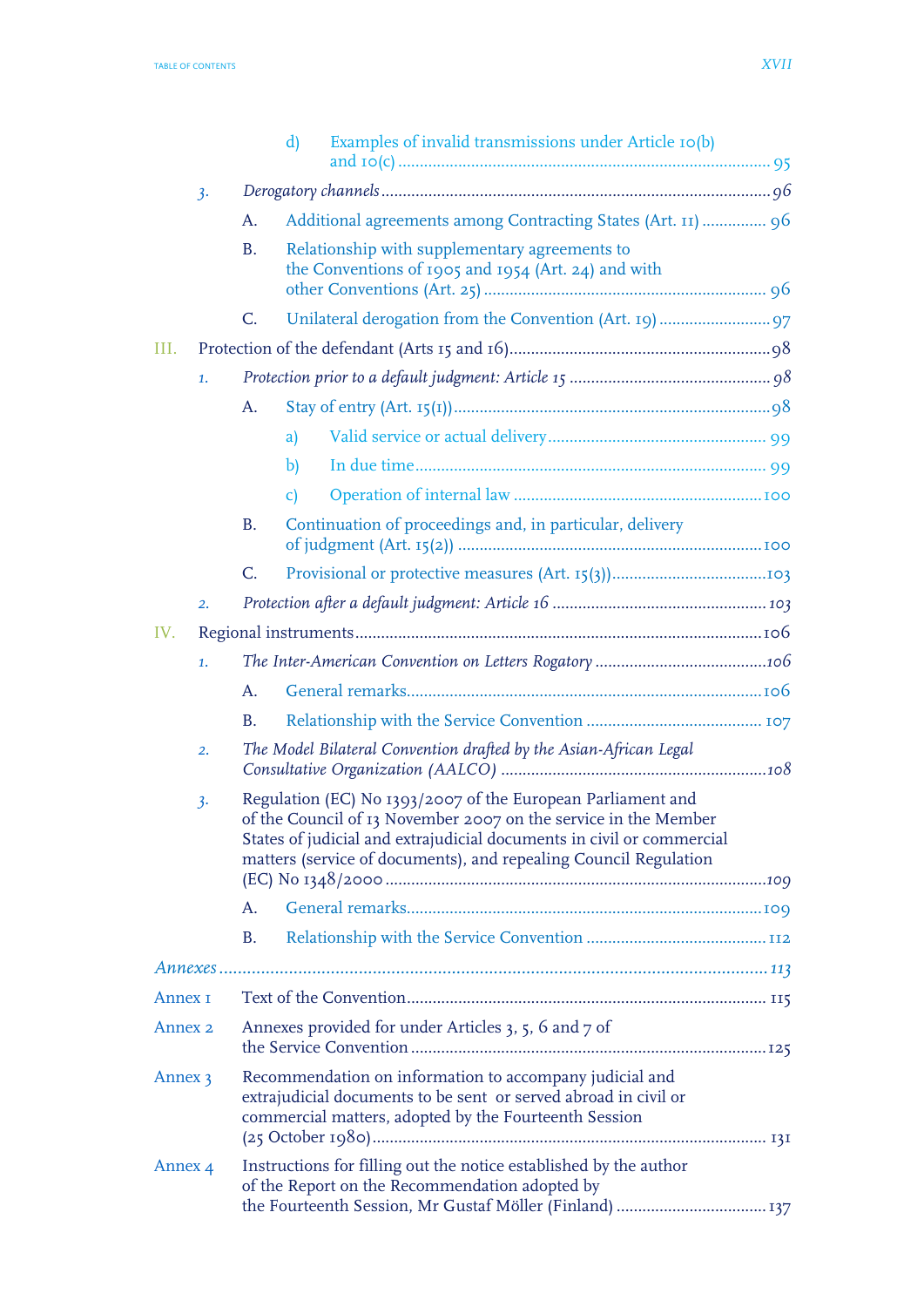| Annex <sub>5</sub> | Explanatory Report on the Recommendation adopted by<br>the Fourteenth Session drawn up by Mr Gustaf Möller143 |                        |                   |                                                                                                                  |  |  |  |  |
|--------------------|---------------------------------------------------------------------------------------------------------------|------------------------|-------------------|------------------------------------------------------------------------------------------------------------------|--|--|--|--|
| Annex 6            |                                                                                                               |                        |                   |                                                                                                                  |  |  |  |  |
| Annex <sub>7</sub> |                                                                                                               |                        |                   |                                                                                                                  |  |  |  |  |
| Annex 8            | The use of information technology in the operation of                                                         |                        |                   |                                                                                                                  |  |  |  |  |
|                    | A.                                                                                                            |                        |                   |                                                                                                                  |  |  |  |  |
|                    | <b>B.</b>                                                                                                     |                        |                   |                                                                                                                  |  |  |  |  |
|                    |                                                                                                               | a)                     |                   |                                                                                                                  |  |  |  |  |
|                    |                                                                                                               |                        | (1)               |                                                                                                                  |  |  |  |  |
|                    |                                                                                                               |                        | (2)               |                                                                                                                  |  |  |  |  |
|                    |                                                                                                               |                        | (3)               |                                                                                                                  |  |  |  |  |
|                    |                                                                                                               | $\mathbf{b}$           |                   |                                                                                                                  |  |  |  |  |
|                    |                                                                                                               | $\mathsf{C}\mathsf{)}$ |                   |                                                                                                                  |  |  |  |  |
|                    | C.                                                                                                            |                        |                   |                                                                                                                  |  |  |  |  |
|                    | D.                                                                                                            |                        |                   |                                                                                                                  |  |  |  |  |
|                    |                                                                                                               | a)                     |                   | e-Service under the main channel of transmission 176                                                             |  |  |  |  |
|                    |                                                                                                               |                        | (1)               |                                                                                                                  |  |  |  |  |
|                    |                                                                                                               |                        | (2)               |                                                                                                                  |  |  |  |  |
|                    |                                                                                                               |                        | (3)               |                                                                                                                  |  |  |  |  |
|                    |                                                                                                               | $\mathbf{b}$           |                   | e-Service under the alternative channels of transmission  177                                                    |  |  |  |  |
|                    |                                                                                                               |                        | (1)               |                                                                                                                  |  |  |  |  |
|                    |                                                                                                               |                        | (2)               |                                                                                                                  |  |  |  |  |
|                    |                                                                                                               |                        | (3)               |                                                                                                                  |  |  |  |  |
|                    |                                                                                                               | C)                     |                   | e-Service under the derogatory channels of transmission -                                                        |  |  |  |  |
|                    |                                                                                                               | d)                     |                   | International and domestic developments in service                                                               |  |  |  |  |
|                    |                                                                                                               |                        | $\left( 1\right)$ |                                                                                                                  |  |  |  |  |
|                    |                                                                                                               |                        | (2)               |                                                                                                                  |  |  |  |  |
|                    |                                                                                                               |                        | (3)               |                                                                                                                  |  |  |  |  |
|                    |                                                                                                               |                        | (4)               |                                                                                                                  |  |  |  |  |
|                    |                                                                                                               |                        | (5)               | Conclusions: Developments in common law jurisdictions<br>and a mixed jurisdiction of common law and civil law189 |  |  |  |  |
|                    |                                                                                                               |                        | (6)               |                                                                                                                  |  |  |  |  |
|                    |                                                                                                               |                        | (7)               |                                                                                                                  |  |  |  |  |
|                    |                                                                                                               |                        | (8)               | Practical and technical difficulties with allowing service                                                       |  |  |  |  |